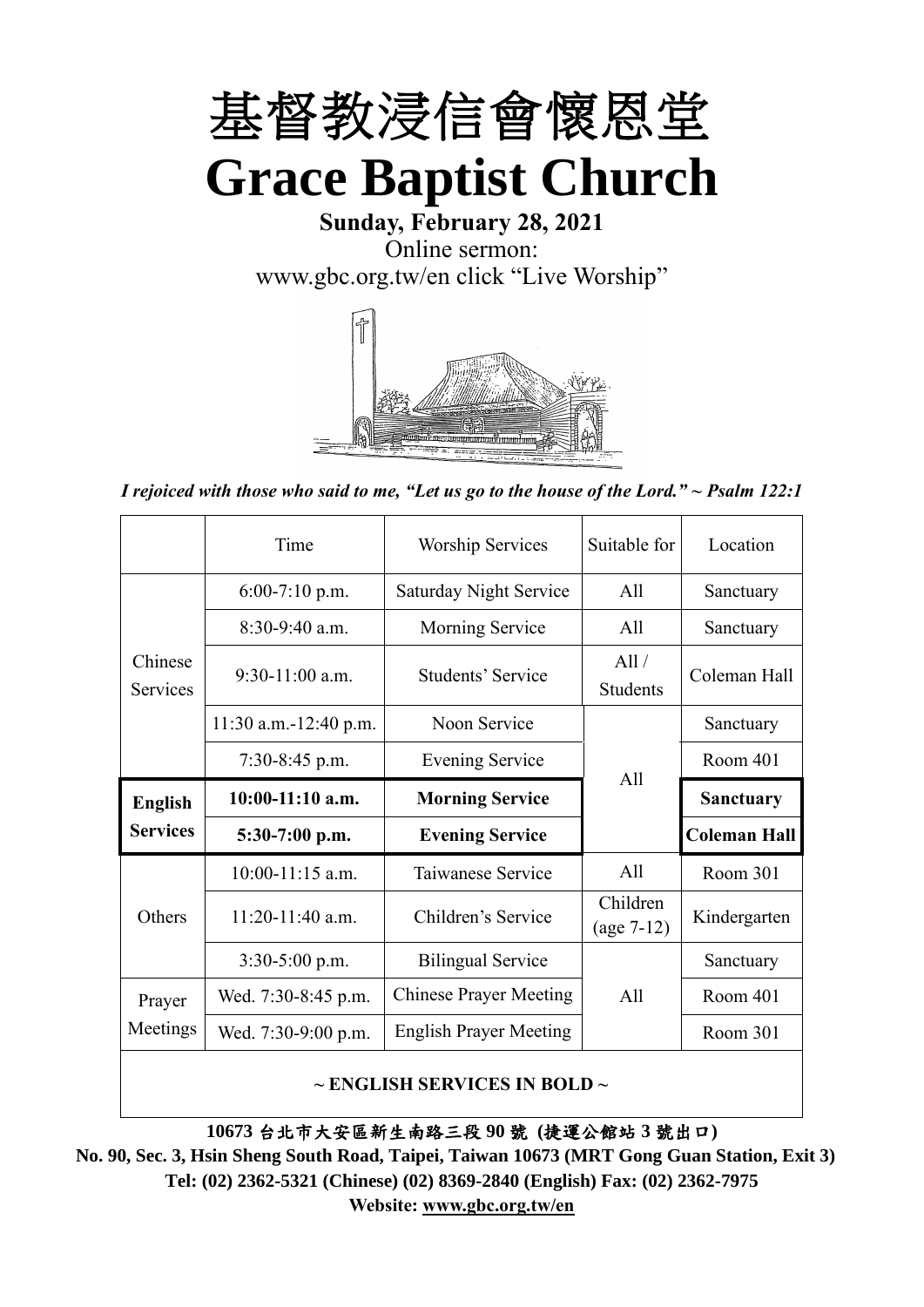#### **Welcome to Grace Baptist Church English Congregation. Thank you for choosing to worship with us and celebrate the glory of our Lord.**

|                                     | Morning Worship Service – 10:00 a.m.<br>Sunday, February 28, 2021 (Sanctuary) |                      |
|-------------------------------------|-------------------------------------------------------------------------------|----------------------|
| Prelude                             |                                                                               | Emily Chen           |
| Greeting/Prayer                     |                                                                               | Michael Huang        |
| Worship through Music               | "Be Exalted O God" - #19<br>"In the Garden" - $\#476$                         |                      |
| Pastoral Prayer                     |                                                                               | Pastor Nick Brideson |
| Worship through Music               | "He Leadeth Me! O Blessed Thought" - #81<br>"Give Me Jesus" - $\#486$         | Michael Huang        |
| <b>Offertory Prayer</b>             |                                                                               | Vong Im              |
| Tithes and Offerings                |                                                                               |                      |
| Doxology                            |                                                                               |                      |
| Special Music                       | "Broken Vessels (Amazing Grace)"                                              | Hallel Singers       |
| Pray for Our Church (Announcements) |                                                                               | Minister Kevin Wang  |
| <b>Scripture Reading</b>            | John 15:1-8                                                                   |                      |
| Message                             | Joining God's Work                                                            | Pastor Nick Brideson |
| Response Song                       | "Close to Thee" - #479                                                        |                      |
| <b>Benediction</b>                  |                                                                               |                      |
| Welcome                             |                                                                               |                      |
| Closing Song                        | "As the Lord Is with Us"                                                      | Michael Huang        |
| Postlude                            |                                                                               | Emily Chen           |

Nursery care is available in the "Cry Room" at the back of the Sanctuary during the Morning Worship Service.

|                          | Evening Worship Service - 5:30 p.m.<br>Sunday, February 28, 2021 (Coleman Hall) |                      |
|--------------------------|---------------------------------------------------------------------------------|----------------------|
| Prelude                  |                                                                                 | Michael Tsai         |
| Prayer                   |                                                                                 | Alex Chen, Leader    |
| Worship through Music    | "Blessed Be Your Name"                                                          |                      |
| Greeting                 |                                                                                 | Minister Kevin Wang  |
| Pastoral Prayer          |                                                                                 | Pastor Nick Brideson |
| Worship through Music    | "All My Ways Are Known to You"                                                  | Alex Chen, Leader    |
|                          | "I Want to Know You"                                                            |                      |
|                          | "I Give You My Heart"                                                           |                      |
| <b>Offertory Prayer</b>  |                                                                                 | Vicky Kuo            |
| Tithes and Offerings     |                                                                                 |                      |
| Pray for Our Church      |                                                                                 | Minister Kevin Wang  |
| <b>Scripture Reading</b> | John 15:1-8                                                                     |                      |
| Message                  | Joining God's Work                                                              | Pastor Nick Brideson |
| Response Song            | "Come Thou Fount"                                                               |                      |
| <b>Closing Prayer</b>    |                                                                                 |                      |
| Welcome                  |                                                                                 |                      |
| Closing Song             | "I Want to Know You"                                                            | Alex Chen, Leader    |
| Postlude                 |                                                                                 | Michael Tsai         |

#### **Our Vision Is to Spread the Gospel**

To achieve this, we aim:

- ⚫ To become a house of prayer
- ⚫ Through prayer, to build the body of Christ
- ⚫ From the body, to do the work of mission in Taipei, Taiwan, and neighboring countries *"but you will receive power when the Holy Spirit has come upon you; and you shall be My witnesses both in Jerusalem, and in all Judea and Samaria, and even to the remotest part of the earth." -* Acts 1:8 (NASB)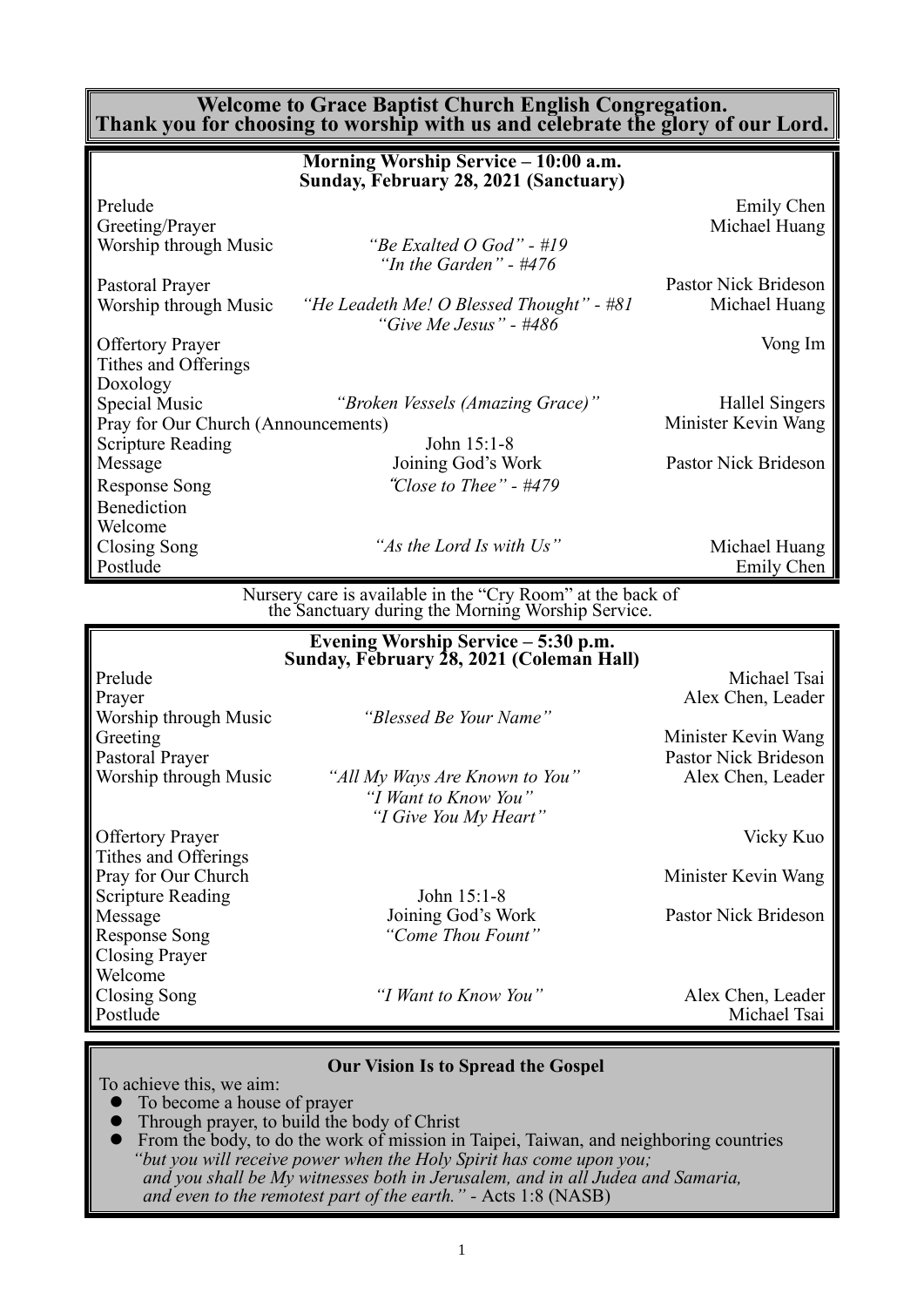# **Sermon Topic: Joining God's Work Scripture: John 15:1-8**

### **Speaker: Pastor Nick Brideson February 28, 2021**

#### **Scripture: John 15:1-8 (NASB)**

<sup>1</sup> "I am the true vine, and My Father is the vinedresser.<sup>2</sup> "Every branch in Me that does not bear fruit, He takes away; and every branch that bears fruit, He prunes it so that it may bear more fruit.<sup>3</sup> "You are already clean because of the word which I have spoken to you.<sup>4</sup> "Abide" in Me, and I in you. As the branch cannot bear fruit of itself unless it abides in the vine, so neither can you unless you abide in Me.<sup>5</sup> "I am the vine, you are the branches; he who abides in Me and I in him, he bears much fruit, for apart from Me you can do nothing. <sup>6</sup> "If anyone does not abide in Me, he is thrown away as a branch and dries up; and they gather them, and cast them into the fire and they are burned.  $7$  "If you abide in Me, and My words abide in you, ask whatever you wish, and it will be done for you. <sup>8</sup> "My Father is glorified by this, that you bear much fruit, and so prove to be My disciples.

### **Notes:**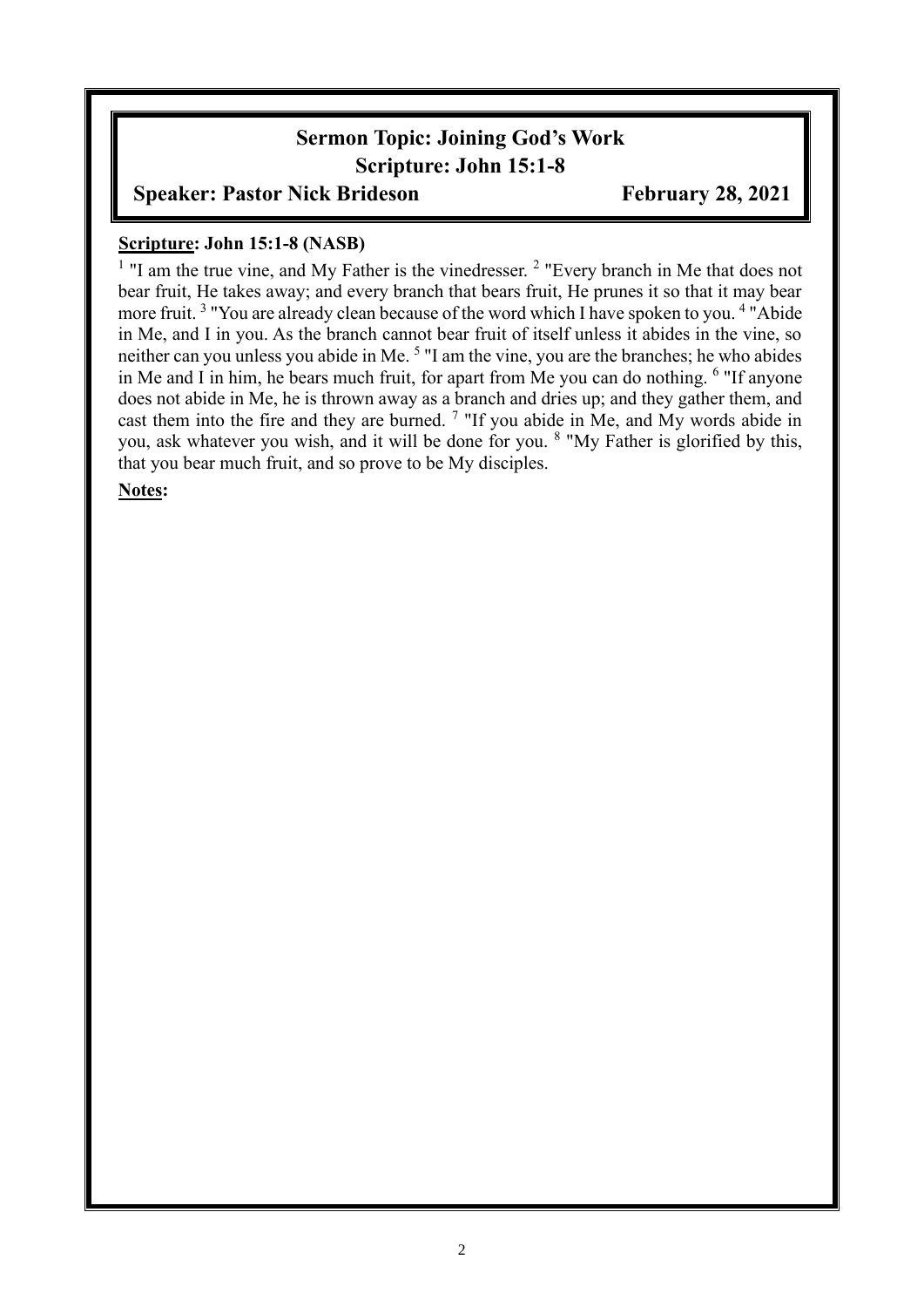# **Wednesday Night Prayer Meeting**

*"My house shall be called a house of prayer" (Matthew 21:13)*

Let us be a church of prayer. Come and pray with brothers and sisters in Christ 7:30 - 9:00 p.m. every Wednesday in Room 301. Go directly to the physical Prayer Meeting or email Minister Priscilla (priscilla@gbc.org.tw) for how to join the Zoom Prayer Meeting. Email prayer requests to Minister Priscilla.

Prayer Focus for this coming Wednesday:

| 1st Week                       | 2nd Week               | 3rd Week        | 4th Week | 5th Week  |
|--------------------------------|------------------------|-----------------|----------|-----------|
| <b>Caring/Healing/Families</b> | <b>Church Ministry</b> | <b>Missions</b> | The Lost | The World |

### **Bible Interpretation Class Starts Sunday March 7 at 3:00 p.m. in Room 302**

Understanding the Bible isn't just for people who study in seminary. The Bible is meant to be read and understood by everyone.

In this class, you will learn the tools that can help to understand the Bible more correctly – about the books that make up the Bible, the Bible's chronology, and its historical and cultural settings.

Join the class directly or contact the teacher, Ross Hohl, at [ross.hohl@gmail.com](mailto:ross.hohl@gmail.com) for more information.

# **Little Donkey Fellowship (in Chinese): Mar. 6**

**Theme:** New Missions Strategy

**Content:** Get to know the Gospel Marginal Groups **Speaker:** Sister Sonya Wang

The Little Donkey Fellowship (in Chinese) meets from 10:00 a.m. till 12:00 noon in Room 401 on first Saturdays each month, except in May. If you would like to join a mission trip in the future and you understand Chinese, you are encouarged to attend. Contact Alice Chao at (02)2362-5321 ext 129 or mission.as $(a)$ gbc.org.tw if you need more information.

#### New VBS Dates

### **2021 Vacation Bible School - Volunteers Needed** *"CONCRETE & CRANES - Building on the Love of Jesus"*

**VBS camp:** 9:00 – 12:00 a.m. from July 12 to 16 (AM session ONLY)

For children:  $2nd \sim 7th$  grade after the summer vacation this year **Family Day:** July 17<sup>th</sup>

(Family Day is from 9:00 to 10:30 a.m. followed by Tea Time starting at 10:30 a.m.)

### *Volunteers Needed***:**

Our planning/training meetings are: March 14, April 18, May 16, June 13, June 27 and July 11 at 1:15 p.m. in Coleman Hall. If you would like to be a co-worker, please sign up at the meeting and join the future training meetings.

For more information, please contact VBS Director Nadia Chen at [vbs2021@gbc.org.tw](mailto:vbs2021@gbc.org.tw) or Minister Yalin Tseng at yalintseng@gbc.org.tw.

#### **Bible Studies for Life: Spring Season Starts March 7**

You are invited to join our spring Sunday school study, "*Bible Studies for Life*": 13 sessions on Sundays from March 7 to May 30. We have eight classes available. Please check classroom information listed on page 6 and join one of the classes directly from March 7.

### **Young Adults Fellowship: Next Meeting on March 6**

Young Adults Fellowship is for young adults from the age of 20-35 to study God's Word and fellowship together. It meets *1 st and 3rd Saturdays from 4:30 to 6:00 p.m.* in WanFu 22 (next to GBC building). The next meeting is on *March 6.* Please join the Fellowship directly. Contact Minister Kevin Wang at kevin@gbc.org.tw if you need more information.

# **Orphanage visit TODAY**

We will meet in Room 403 at 1:00 p.m. for preparation and



leave GBC from the front door at 2:00 p.m. No training is required.

*Participants in this ministry must be registered members of GBC.*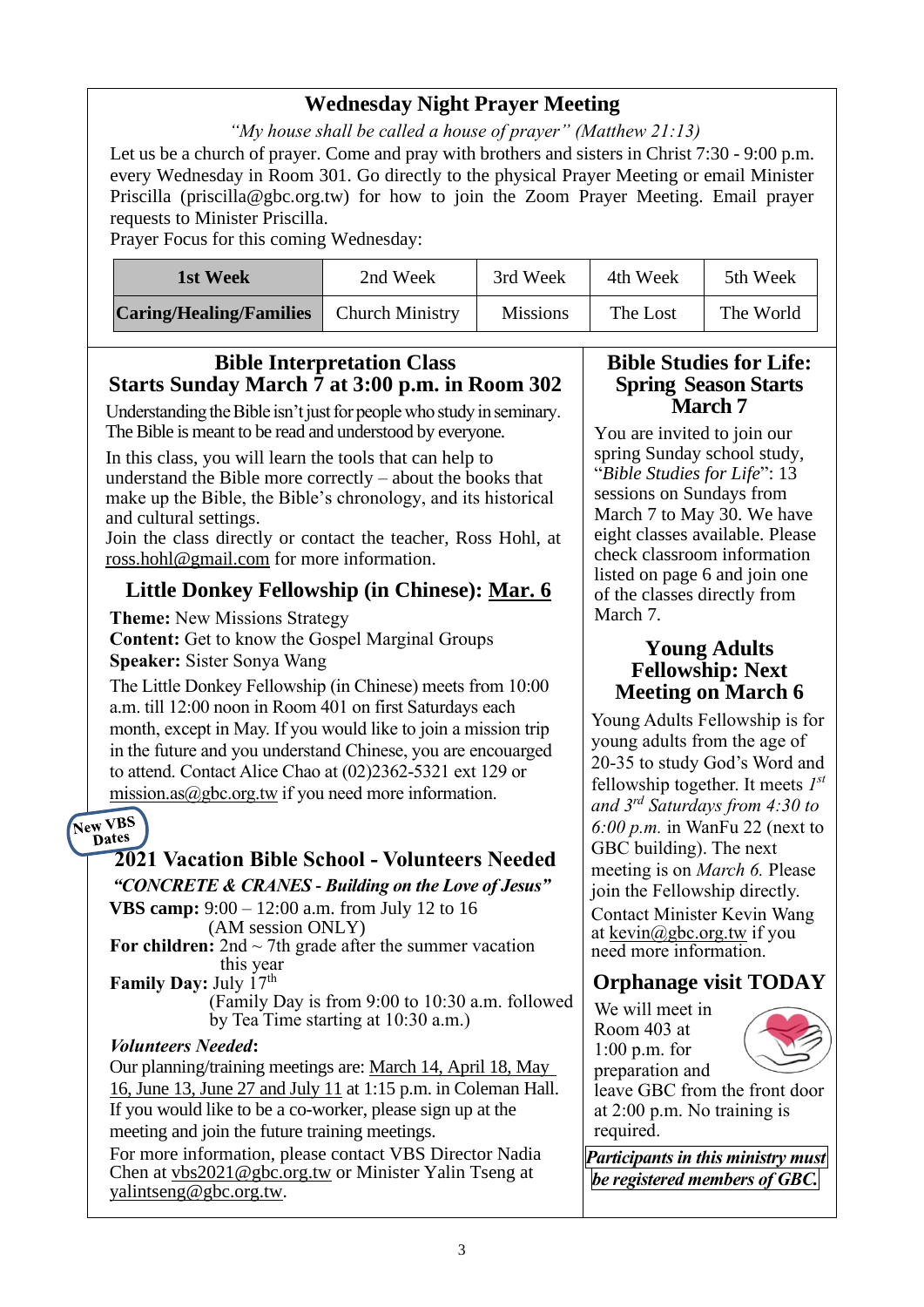# **Taitung Mission Trip Team Members Needed**

Recruitment for team members for the Taitung VBS Mission Trip begins today. The trip will be held August 17-21, 2021. Team members are needed in four sites: Music Site, Mission Site, Bible Story Site, Crafts Site

#### **Requirement for Applicants:**

- Able to teach in Chinese and English
- VBS experience is preferred, but not a must
- Able to attend all 5 training sessions

The application forms (with guidelines) are available at the bulletin stand on the 1st floor close to the elevator (next to the door leading to the deck). Please submit your completed application to the front desk or SueJenny before *March 21*.

### **Christianity 101 New Cycle TODAY**

From today, **February 28**, the Christianity 101 class will start a new cycle **and resume physical meetings**: 11:30 a.m. in the Mount of Olives Room on Sundays.

Christianity 101 class introduces basic Christian teachings and prepares people for baptism. If you need more information, please contact the teacher, Yuri Shih, by email at: [yuchen\\_phone@hotmail.com.](mailto:yuchen_phone@hotmail.com)

### **Christianity 101 for Children**

On March 7, we will start a Christianity 101 course for children. This course is required for baptism in GBC. The course, from March 7 to May 30, consists of 10 sessions to be held from 9:00 to 10:00 a.m. in Room 402. It is for children aged 5 to 12. Please contact Ming Lai to register or for more information: [minglai88@gmail.com.](mailto:minglai88@gmail.com)

# **Lord's Supper Available**

For those who worship with us regularly and are unable to join us for worship in the Sanctuary on March 7th, you may go to the GBC front desk to pick up a 2-in-1 Lord's Supper cup and join us for worship and the Lord's Supper online.

### **NTU Friday English Conversation Group: Restarts March 5**

The NTU Friday English Conversation Group will restart on March 5 and meet every Friday afternoon from 12:20 to 1:20 p.m. on the NTU campus, Electrical Engineering Building 2, Room 102 during



lissinn <mark>'</mark> T

the school year. It is open to all students, regardless of religion and background.

The group has lunch together (provided by GBC) and watches movies in English (which are divided into parts and shown over several weeks). We then break into small groups for discussion about the movie or other relevant topics. The group is a great place to make friends and have great discussion in English. For more information, please contact Roy at: [roytreur@gmail.com.](mailto:roytreur@gmail.com)

# **COVID-19 Precaution**

- Wearing a mask inside GBC is required.
- Check temperature at the front door. (Enter through GBC front door. Back door is for exit only.)
- Wash hands frequently.



- See a doctor and stay home if you have a fever and cough.
- No buffet-style food in groups/meetings inside GBC. (Food mush be in sealed packages. Drinks must be in individual containers.)
- Leaders of all meetings should keep an attendance record for at least one month in case it is needed.
- Fill out the seating form when joining a worship service. (Family members can sit together and fill out one form with one seat number to include all members.)
- Take your bulletin home or put it in boxes marked "Bulletin RECYLE".
- The government asks all people to not travel overseas. All people who arrive in Taiwan from overseas MUST selfquarantine for 14 days. During your quarantine, GBC welcomes you to join our worship via the Internet.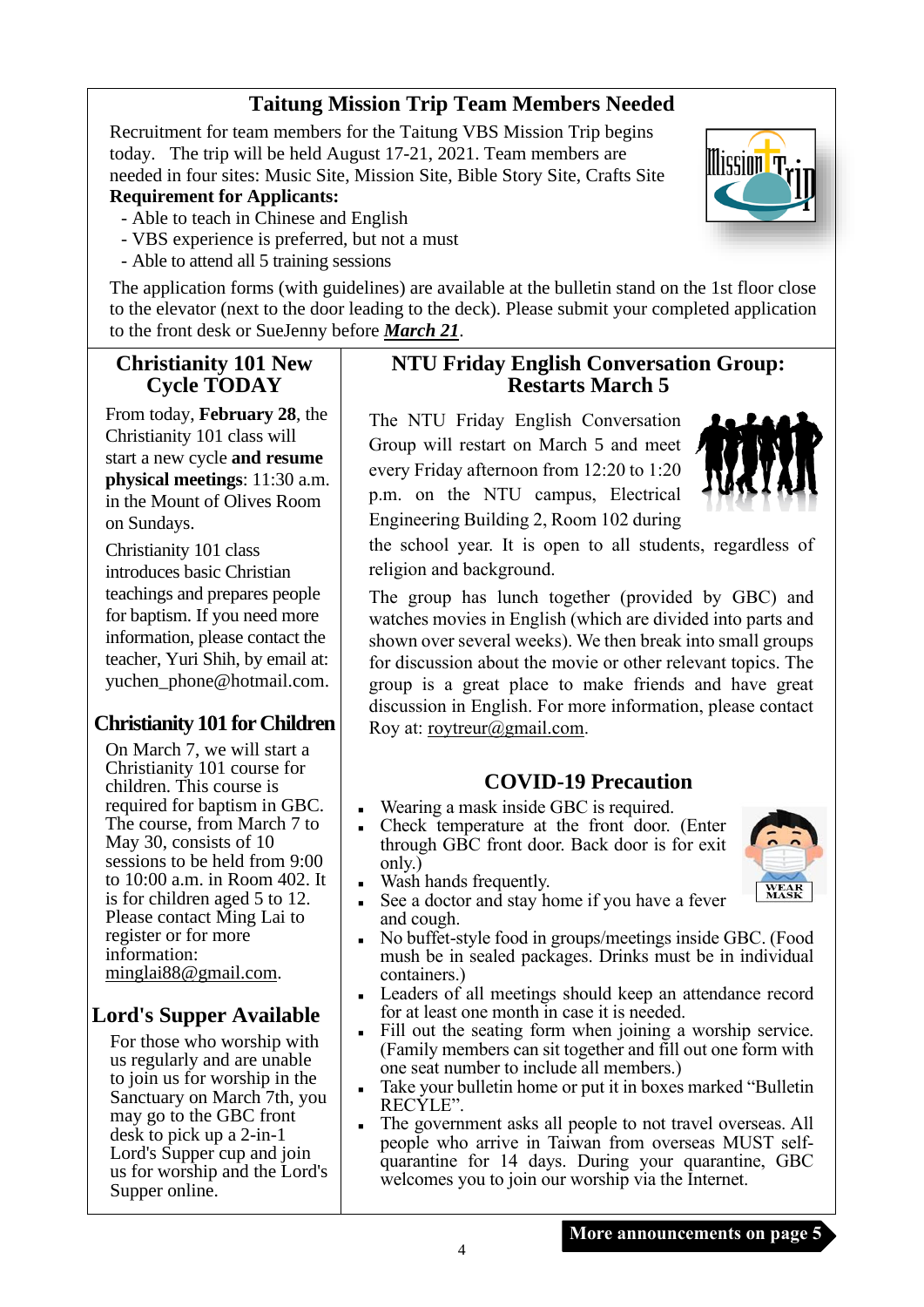# **Mabuhay Fellowship**



Today, Feb. 28, at 2 p.m. in Basement Room B05, the Mabuhay Fellowship will have a Tagalog Bible study. All nationals who can speak Tagalog are welcome. The Mabuhay Fellowship comprises Filipinos aiming to share God's love and light through worship, prayer, Bible study, fellowship, gospel sharing, ministry, and more. Contact Ava Zamora at [avazam@yahoo.com](mailto:avazam@yahoo.com) if you need more information.

- **Personal Information Changed?** If you want GBC to keep your updated information, such as a new phone number or new address, please provide us with your new information so that GBC can contact you or send you such things as birthday cards and offering receipts. To update your personal info, please contact our secretary SueJenny Hsu at [suejenny@gbc.org.tw](mailto:suejenny@gbc.org.tw) or 2362-5321 ext 136.
- **Marriage-Related Services:** GBC provides marriage-related services (counseling on marriage problems/questions, pre-marital counseling…..) for registered members. Please contact SueJenny (suejenny@gbc.org.tw) to schedule the meetings if you need counseling.
- **Evergreen Bilingual Fellowship:** Evergreen Fellowship meets every Saturday night from 6:00 to 8:00 p.m. in GBC Room 401. To join, please email: [wistlesliang@hotmail.com.](mailto:wistlesliang@hotmail.com)

| <b>English Congregation Leaders</b>                                                                                                                                                                                                                                                                                                                                                                                                                                                                                                                    |                                                                                                                                                                                                                                                                                                                                                                                                                               |                                                                                                                                                                                                                                                                                                                                                                                                                                                                                                             |                                                                                                                                                                                                                                                                                                                                                            |                                                                                                                                                                                                                                                                                                            |  |
|--------------------------------------------------------------------------------------------------------------------------------------------------------------------------------------------------------------------------------------------------------------------------------------------------------------------------------------------------------------------------------------------------------------------------------------------------------------------------------------------------------------------------------------------------------|-------------------------------------------------------------------------------------------------------------------------------------------------------------------------------------------------------------------------------------------------------------------------------------------------------------------------------------------------------------------------------------------------------------------------------|-------------------------------------------------------------------------------------------------------------------------------------------------------------------------------------------------------------------------------------------------------------------------------------------------------------------------------------------------------------------------------------------------------------------------------------------------------------------------------------------------------------|------------------------------------------------------------------------------------------------------------------------------------------------------------------------------------------------------------------------------------------------------------------------------------------------------------------------------------------------------------|------------------------------------------------------------------------------------------------------------------------------------------------------------------------------------------------------------------------------------------------------------------------------------------------------------|--|
|                                                                                                                                                                                                                                                                                                                                                                                                                                                                                                                                                        |                                                                                                                                                                                                                                                                                                                                                                                                                               | English Pastor: Nick Brideson                                                                                                                                                                                                                                                                                                                                                                                                                                                                               |                                                                                                                                                                                                                                                                                                                                                            |                                                                                                                                                                                                                                                                                                            |  |
| Minister Priscilla Liao<br><b>Pastor Nick Brideson</b>                                                                                                                                                                                                                                                                                                                                                                                                                                                                                                 |                                                                                                                                                                                                                                                                                                                                                                                                                               |                                                                                                                                                                                                                                                                                                                                                                                                                                                                                                             | Minister Kevin Wang                                                                                                                                                                                                                                                                                                                                        |                                                                                                                                                                                                                                                                                                            |  |
| <b>Adult Education</b><br>/Mission                                                                                                                                                                                                                                                                                                                                                                                                                                                                                                                     | AM Worship                                                                                                                                                                                                                                                                                                                                                                                                                    | Children's<br>Education/Caring                                                                                                                                                                                                                                                                                                                                                                                                                                                                              | PM Worship                                                                                                                                                                                                                                                                                                                                                 | Youth/Fellowship                                                                                                                                                                                                                                                                                           |  |
| <b>Adult Education</b><br>Nick Brideson<br>nick@gbc.org.tw<br><b>Foreign Mission:</b><br><b>Medical/Dental Team</b><br>Armand Lim<br>rmanlim@yahoo.com<br><b>VBS</b> Team<br>Priscilla Liao<br>priscilla@gbc.org.tw<br><b>Taiwan Mission:</b><br><b>TaiTung Team</b><br>Cherrie Gow Lim<br>cvgow@yahoo.com<br><b>Orphanage Ministry</b><br>Julie Chen<br>yuling0914@gmail.com<br><b>NTU Friday English</b><br><b>Conversation Group</b><br>Roy Treurnicht<br>roytreur@gmail.com<br><b>Ethiopian Students Group</b><br>Abex Tesfaye<br>abex98@gmail.com | <b>Morning Music</b><br>Cherrie Gow Lim<br>cvgow@yahoo.com<br><b>Morning Greeters</b><br>Chien Ferng<br>cferng@gmail.com<br><b>Adult Choir</b><br><b>Hand Bell Choir</b><br>Juliet Jao<br>lenyinjao@gmail.com<br><b>Hallel Singers</b><br>Cherrie Gow Lim<br>cvgow@yahoo.com<br><b>Morning Fellowship Tea</b><br>Yuri Shih<br>yuchen phone@hotmail.com<br><b>Morning Multimedia</b><br>Vicky Lin<br>gbcmorningmedia@gmail.com | <b>Cryroom Children's</b><br><b>Care Ministry</b><br>Abby Tu<br>abbbytu@gmail.com<br><b>AWANA Preschool</b><br>Joanna Peng<br>Joanna1285@hotmail.com Evening Multimedia<br><b>AWANA Spark Group</b><br>Crystal Turner<br>elisayeh@yahoo.com<br><b>AWANA T&amp;T Group</b><br>Ming Lai<br>minglai88@gmail.com<br><b>Prayer Ministry</b><br>Priscilla Liao<br>priscilla@gbc.org.tw<br><b>Hospital Visitation</b><br>Amanda Lou<br>lou.amanda@gmail.com<br><b>Small Groups</b><br>Women<br>General<br>Ministry | <b>Evening Music Team</b><br>Alex Chen<br>gbceworshipteam@gmail.com above)<br><b>Evening Greeters</b><br>Vicky Kuo<br>asiaglobe999@gmail.com<br>Jusak Tandean<br>jtandean@yahoo.com<br><b>Evening Tea / Baptism</b><br><b>Celebration Fellowship</b><br>Michelle Cheng<br>yealincheng@yahoo.com<br><b>Baptism Support</b><br>Aline Kao<br>aline@gbc.org.tw | <b>Trinity Youth</b><br>(Grade 7 and<br>Grant & Kirsten<br><b>Burgess</b><br>grantburgess@live.co.za<br><b>Mabuhay Fellowship</b><br>Ava Zamora<br>avazam@yahoo.com<br><b>Young Adults</b><br>Fellowship<br>Kevin Wang<br>kevin@gbc.org.tw<br><b>Small Groups</b><br>Youth<br><b>Students</b><br>Parenting |  |

# **Secretarial staff Deacon**

| SueJenny Hsu        |  |
|---------------------|--|
| suejenny@gbc.org.tw |  |

Stella Chen (part-time) stella@gbc.org.tw

Michael Huang mhuang500@yahoo.com

**Alternate Deacon** Armand Lim rmanlim@yahoo.com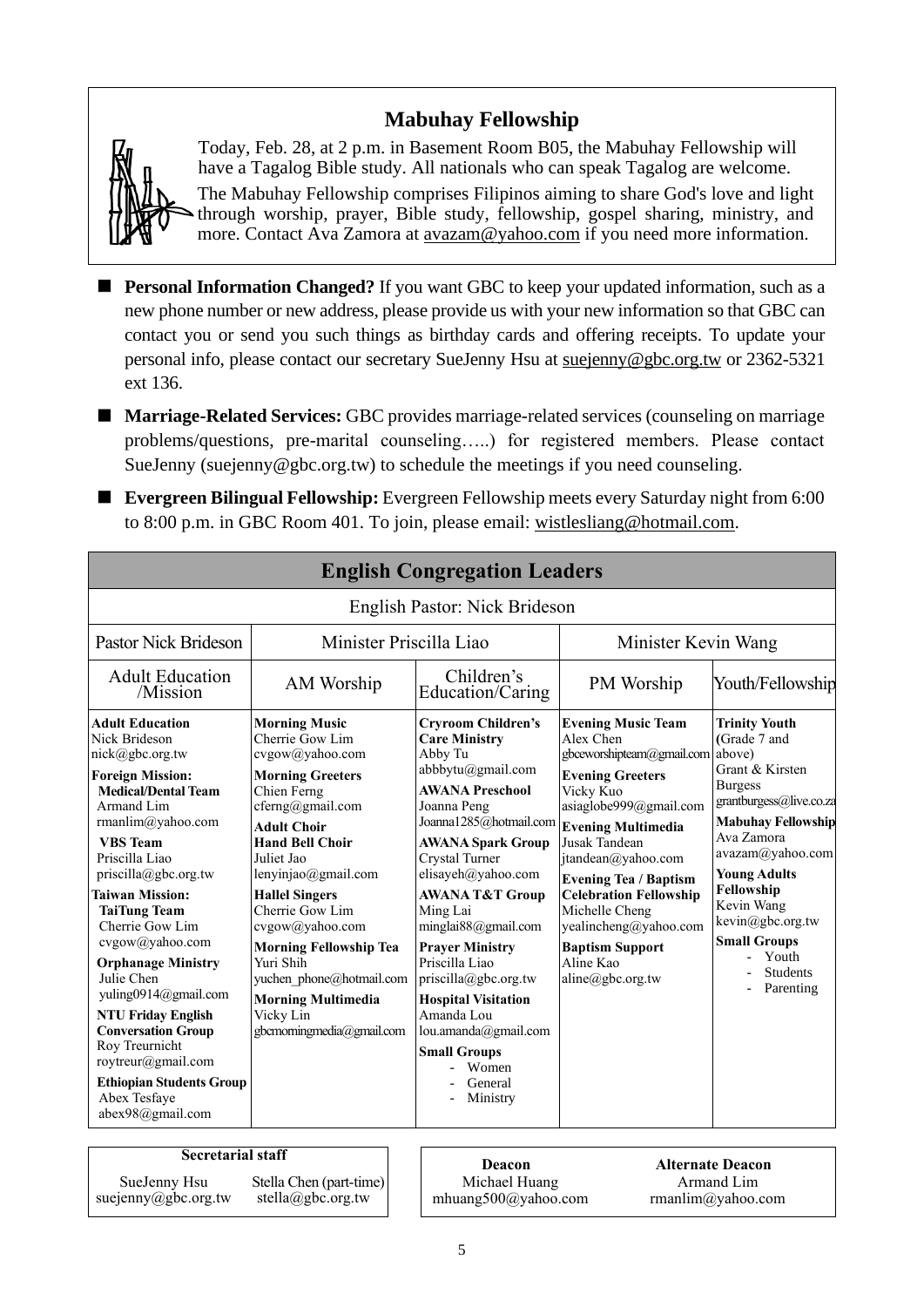| <b>★★ Sunday School Information – Join a class directly ★★</b> |                                                                                                        |                                     |  |  |
|----------------------------------------------------------------|--------------------------------------------------------------------------------------------------------|-------------------------------------|--|--|
| <b>Class</b>                                                   | Time & Room                                                                                            |                                     |  |  |
| <b>Beginning Christian Life</b>                                | To go to both the Calvary and Mount of Olive rooms:<br>take the stairs by the front desk, 2.5th floor. |                                     |  |  |
| Alpha – New and non-Christians                                 | 11:30 a.m.                                                                                             | <b>Calvary Room</b>                 |  |  |
| Christianity 101 - required for baptism                        | 11:30 a.m.                                                                                             | <b>Mount of Olives</b>              |  |  |
|                                                                | 9:00 a.m.                                                                                              | <b>Mount of Olives</b>              |  |  |
|                                                                |                                                                                                        | Room B03 - in Bahasa                |  |  |
|                                                                |                                                                                                        | Room B04                            |  |  |
|                                                                | $11:30$ a.m.                                                                                           | Room B05                            |  |  |
| <b>Bible Studies for Life</b>                                  |                                                                                                        | WanFu 22A                           |  |  |
|                                                                |                                                                                                        | WanFu 22C                           |  |  |
|                                                                | $2:30$ p.m.                                                                                            | Room 306                            |  |  |
|                                                                | $4:00$ p.m.                                                                                            | Room 305                            |  |  |
| <b>Bible Interpretation</b>                                    | $3:00$ p.m.                                                                                            | <b>Starts</b><br>Room 302<br>Mar. 7 |  |  |
| <b>Youth: Gracde 7 and above</b>                               |                                                                                                        |                                     |  |  |
| <b>Bible Studies for Life</b>                                  | $11:30$ a.m.                                                                                           | Room 405                            |  |  |
| <b>Children</b>                                                |                                                                                                        |                                     |  |  |
| Nursery - Age 3 and under                                      | $11:20$ a.m. $-12:50$ p.m.                                                                             | Kindergarten                        |  |  |
| Preschool - Age 3 to 5                                         | $11:40$ a.m. $-12:40$ p.m.                                                                             | Room 403                            |  |  |
| AWANA - Kindergarten $(\pm \text{H})$ to Grade 6               | $11:30$ a.m. $-1:00$ p.m.                                                                              | Rooms 401 / 404                     |  |  |

| $\star \star$ Fellowships – Join a fellowship directly $\star \star$ . |                          |            |  |  |
|------------------------------------------------------------------------|--------------------------|------------|--|--|
| Fellowship<br>Time<br>Location                                         |                          |            |  |  |
| Mabuhay                                                                | Sundays 2:00 - 4:00 p.m. | <b>B05</b> |  |  |
| Young Adults $(20 - 35 \text{ y.o.})$                                  | WanFu 22                 |            |  |  |

| $\star\star$ Small Groups – Contact the leader to join $\star\star$                                               |                                                   |                                                       |                                                           |  |  |
|-------------------------------------------------------------------------------------------------------------------|---------------------------------------------------|-------------------------------------------------------|-----------------------------------------------------------|--|--|
| Type                                                                                                              | <b>Name</b>                                       | Day/Time                                              | <b>Location/Contact Emails</b>                            |  |  |
| <b>Students</b>                                                                                                   | NTU Friday English<br>Conversation Group          | Friday<br>$12:20 - 1:10 \text{ pm}$                   | <b>NTU</b><br>roytreur@gmail.com                          |  |  |
|                                                                                                                   | <b>International Students Group</b>               | Friday<br>$7:30 - 9:00 \text{ pm}$                    | WanFu 22A<br>cesaledro57@gmail.com                        |  |  |
| Language/<br>Nationality                                                                                          | <b>Ethiopian Students Group</b>                   | Thursday<br>$4:00 - 5:30$ pm                          | Room 307<br>$abex98$ @gmail.com                           |  |  |
| Parenting                                                                                                         | Parenting Group                                   | $2nd$ & 4 <sup>th</sup> Sunday<br>11:30 am - 12:30 pm | GBC Room 402<br>rod syverson@hotmail.com                  |  |  |
|                                                                                                                   | Salt & Light                                      | Sunday<br>$1:30 - 3:00$ pm                            | <b>GBC</b> Mount of Olives Room<br>paulhan2908@gmail.com  |  |  |
|                                                                                                                   | <b>Bilingual Interpretation Group</b>             | Sunday<br>$3:00 - 5:00$ pm                            | GBC Room 303<br>$cfindler(a)$ yahoo.com                   |  |  |
|                                                                                                                   | Crown of Beauty                                   | Saturday<br>$2:00 - 4:00$ pm                          | <b>GBC</b> Mount of Olives Room<br>clemence4261@gmail.com |  |  |
| General                                                                                                           | <b>Thursday Night Bible</b><br><b>Study Group</b> | Thursday<br>$7:30 - 9:00$ pm                          | GBC Room 301<br>rod syverson@hotmail.com                  |  |  |
|                                                                                                                   | NanGang Bible<br><b>Study Group</b>               | Friday<br>$7:00 - 9:30$ pm                            | NanGang<br>sagitamaria@gmail.com                          |  |  |
|                                                                                                                   | YungHe Bible Study Group                          | Friday<br>$7:00 - 8:30$ pm                            | YungHe<br>yedukondaluster@gmail.com                       |  |  |
|                                                                                                                   | HsinChu Bible Study Group                         | Friday<br>$7:30 - 8:45$ pm                            | <b>HsinChu</b><br>rmanlim@yahoo.com                       |  |  |
| Ministry                                                                                                          | <b>Hospital Visitation Group</b>                  | Thursday<br>$1:30 - 2:30$ pm                          | Near GBC<br>lou.amanda@gmail.com                          |  |  |
| If you are interested in starting a new group,<br>please contact Minister Priscilla Liao at priscilla@gbc.org.tw. |                                                   |                                                       |                                                           |  |  |